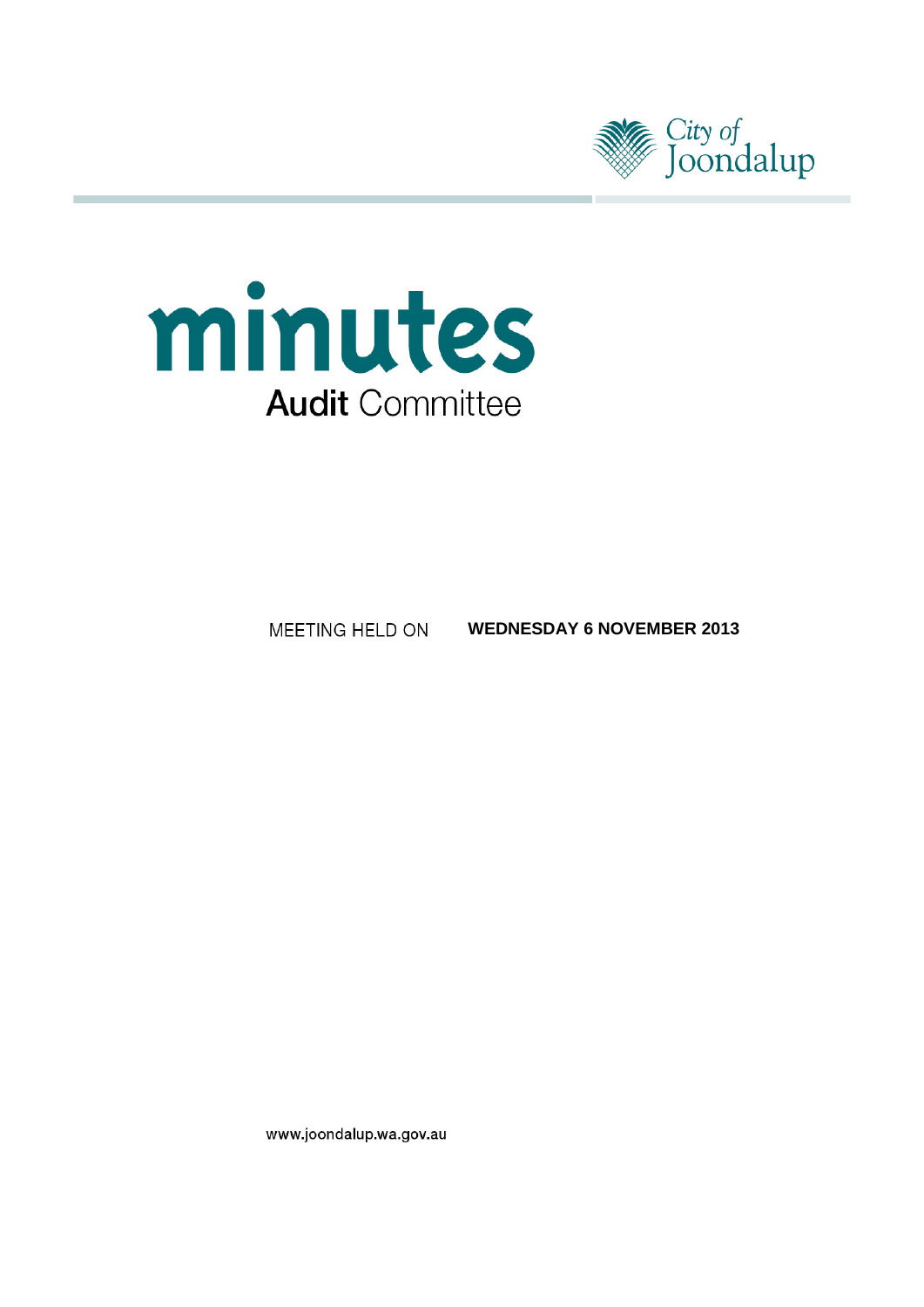# **TABLE OF CONTENTS**

| Item No. | Title                                                                                                                  | Page No. |
|----------|------------------------------------------------------------------------------------------------------------------------|----------|
|          | Declaration of Opening                                                                                                 | 3        |
|          | Election of Presiding Member                                                                                           | 3        |
|          | Election of Deputy Presiding Member                                                                                    | 4        |
|          | Declarations of Interest                                                                                               | 4        |
|          | Apologies/Leave of Absence                                                                                             | 4        |
|          | Report                                                                                                                 | 5        |
| 1        | 2012-13 Annual Financial Report Including Financial Activity<br>Statement for the period ended 30 June 2013 - [103279] | 5        |
|          | Closure                                                                                                                | 10       |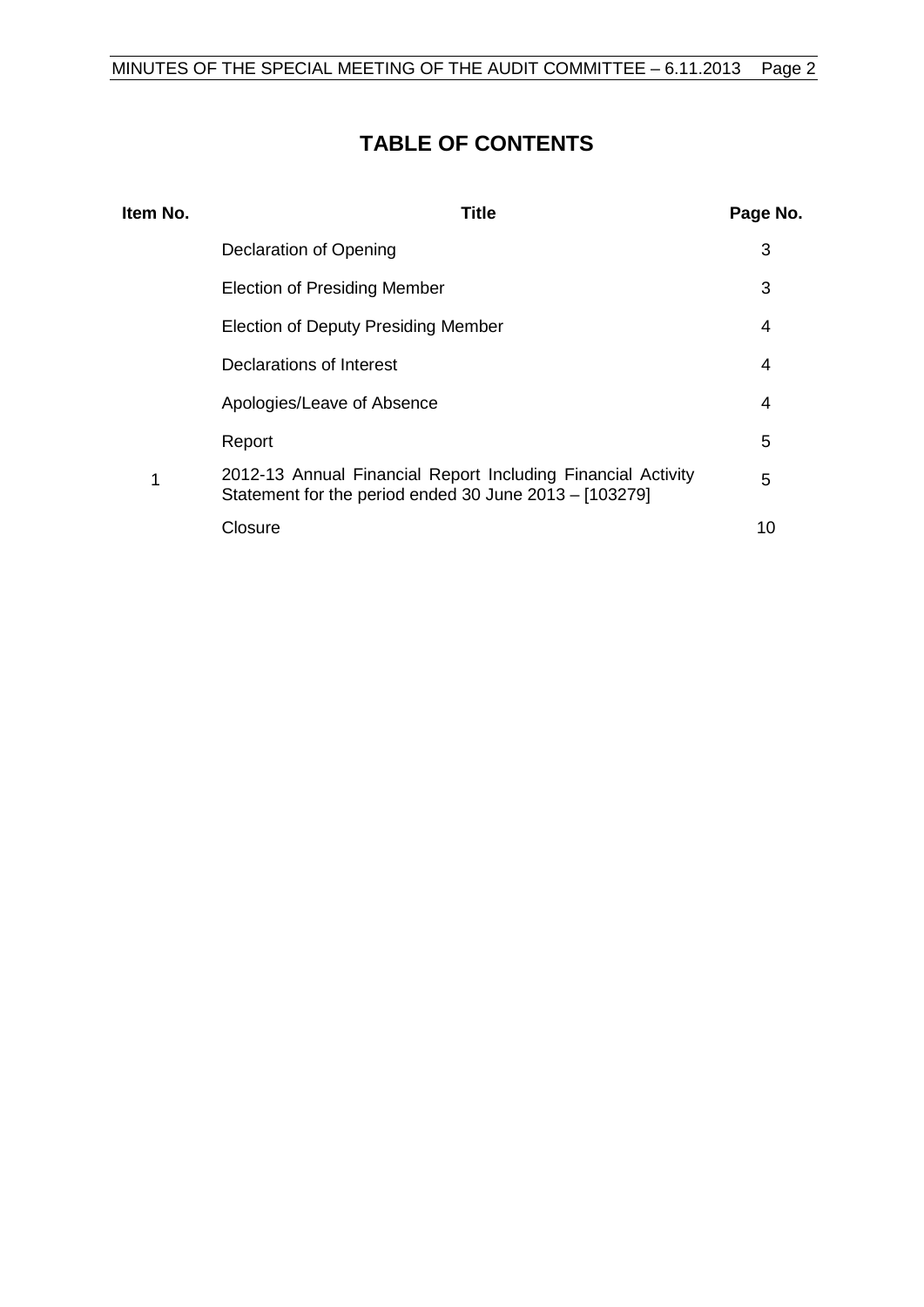# **CITY OF JOONDALUP**

### **MINUTES OF THE SPECIAL MEETING OF THE AUDIT COMMITTEE HELD IN CONFERENCE ROOM 2, JOONDALUP CIVIC CENTRE, BOAS AVENUE, JOONDALUP ON WEDNESDAY 6 NOVEMBER 2013.**

# **ATTENDANCE**

#### **Committee Members:**

| <b>Mayor Troy Pickard</b><br>Cr Geoff Amphlett, JP<br>Cr Brian Corr<br>Cr Tom McLean, JP<br>Cr Mike Norman<br>Cr Teresa Ritchie, JP<br>Cr Philippa Taylor |                                                                                                                                                              | from $6.14$ pm |
|-----------------------------------------------------------------------------------------------------------------------------------------------------------|--------------------------------------------------------------------------------------------------------------------------------------------------------------|----------------|
| Officers:                                                                                                                                                 |                                                                                                                                                              |                |
| Mr Garry Hunt<br>Mr Mike Smith<br>Mr Said Hafez<br>Mr Brad Sillence<br>Mrs Deborah Gouges                                                                 | Chief Executive Officer<br><b>Acting Director Corporate Services</b><br><b>Manager Financial Services</b><br><b>Manager Governance</b><br>Governance Officer | from $6.14$ pm |
| <b>Guest:</b>                                                                                                                                             |                                                                                                                                                              |                |

Mr Michael Hillgrove Grant Thornton *from 6.14pm*

<span id="page-2-0"></span>

# **DECLARATION OF OPENING**

The Chief Executive Officer declared the meeting open at 6.07pm.

# <span id="page-2-1"></span>**ELECTION OF PRESIDING MEMBER**

Section 5.12 of the *Local Government Act 1995* requires a Committee appointed by a local government, to appoint a Presiding Member as the first item of business at its first meeting. Schedule 2.3 of the Act requires the Chief Executive Officer to preside.

Mayor Pickard nominated Cr McLean for the position of Presiding Member. Cr McLean accepted the nomination.

<span id="page-2-2"></span>There being no further nominations at the close of the Election for Presiding Member, Cr McLean was declared elected unopposed to the position of Presiding Member and assumed the Chair at 6.10pm.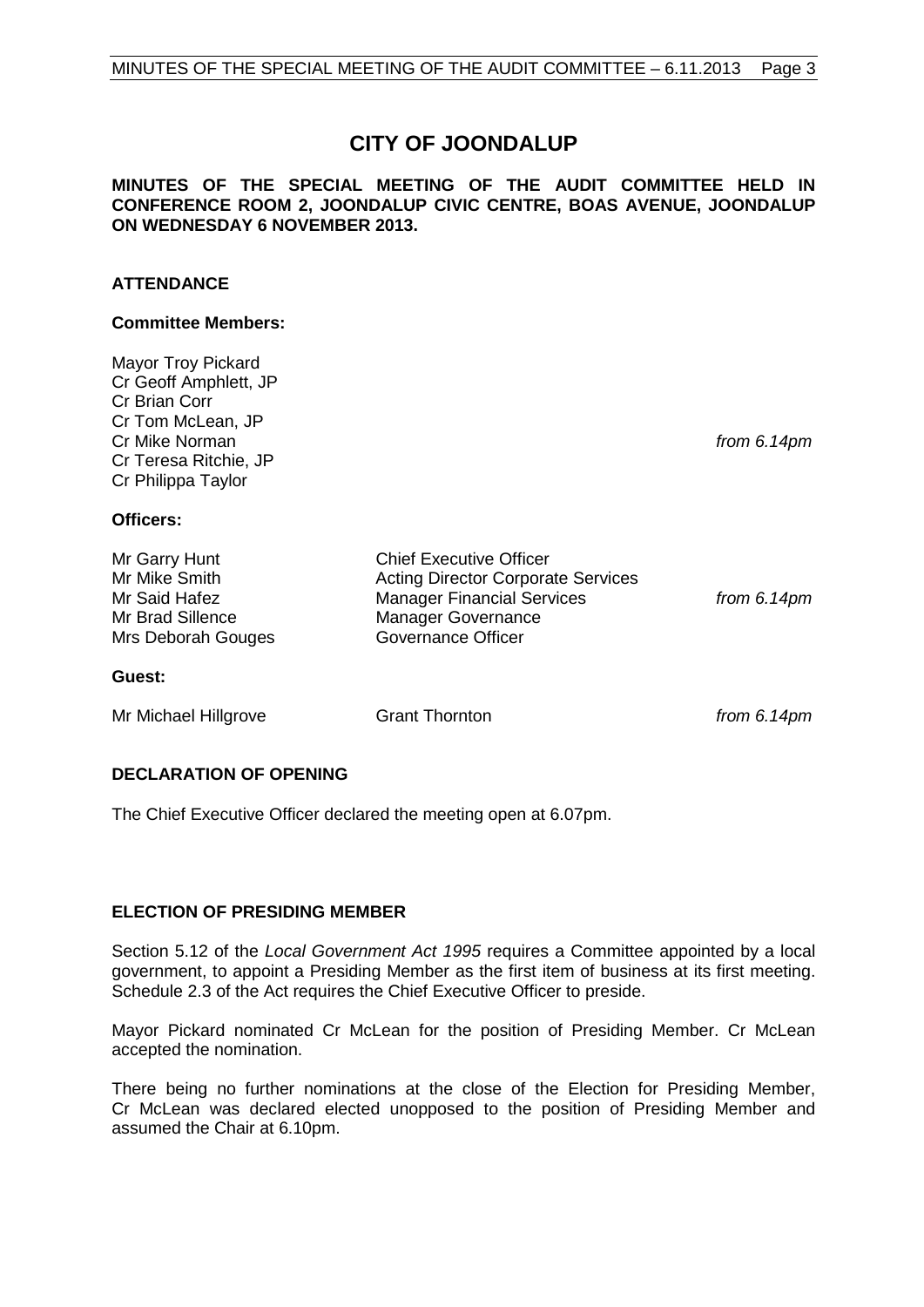# **ELECTION OF DEPUTY PRESIDING MEMBER**

It is advisable that the Committee appoints a Deputy Presiding Member, who would chair the meeting in the absence of the Presiding Member.

Mayor Pickard nominated Cr Ritchie for the position of Deputy Presiding Member. Cr Ritchie accepted the nomination.

There being no further nominations at the close of the Election for Deputy Presiding Member, Cr Ritchie was declared elected unopposed to the position of Deputy Presiding Member.

# <span id="page-3-0"></span>**DECLARATIONS OF INTEREST**

#### **Disclosures of interest that may affect impartiality**

Elected Members (in accordance with Regulation 11 of the *Local Government [Rules of Conduct] Regulations 2007*) and employees (in accordance with the Code of Conduct) are required to declare any interest that may affect their impartiality in considering a matter. This declaration does not restrict any right to participate in or be present during the decisionmaking process. The Elected Member/employee is also encouraged to disclose the nature of the interest.

| <b>Name/Position</b>                                                                         | <b>Mayor Troy Pickard.</b>                                   |
|----------------------------------------------------------------------------------------------|--------------------------------------------------------------|
| Item No/Subject                                                                              | Item 1 - 2012-13 Annual Financial Report including Financial |
|                                                                                              | Activity Statement for the period ended 30 June 2013.        |
| <b>Nature of interest</b>                                                                    | Interest that may affect impartiality.                       |
| Grant Thornton is the Auditor for WALGA, of which Mayor Pickard<br><b>Extent of Interest</b> |                                                              |
|                                                                                              | is the President.                                            |

#### <span id="page-3-1"></span>**APOLOGIES/LEAVE OF ABSENCE**

Nil.

*Cr Mike Norman entered the Room, the time being 6.14pm.*

*The Manager Financial Services entered the Room, the time being 6.14pm.*

*Mr Michael Hillgrove of Grant Thornton entered the Room, the time being 6.14pm.*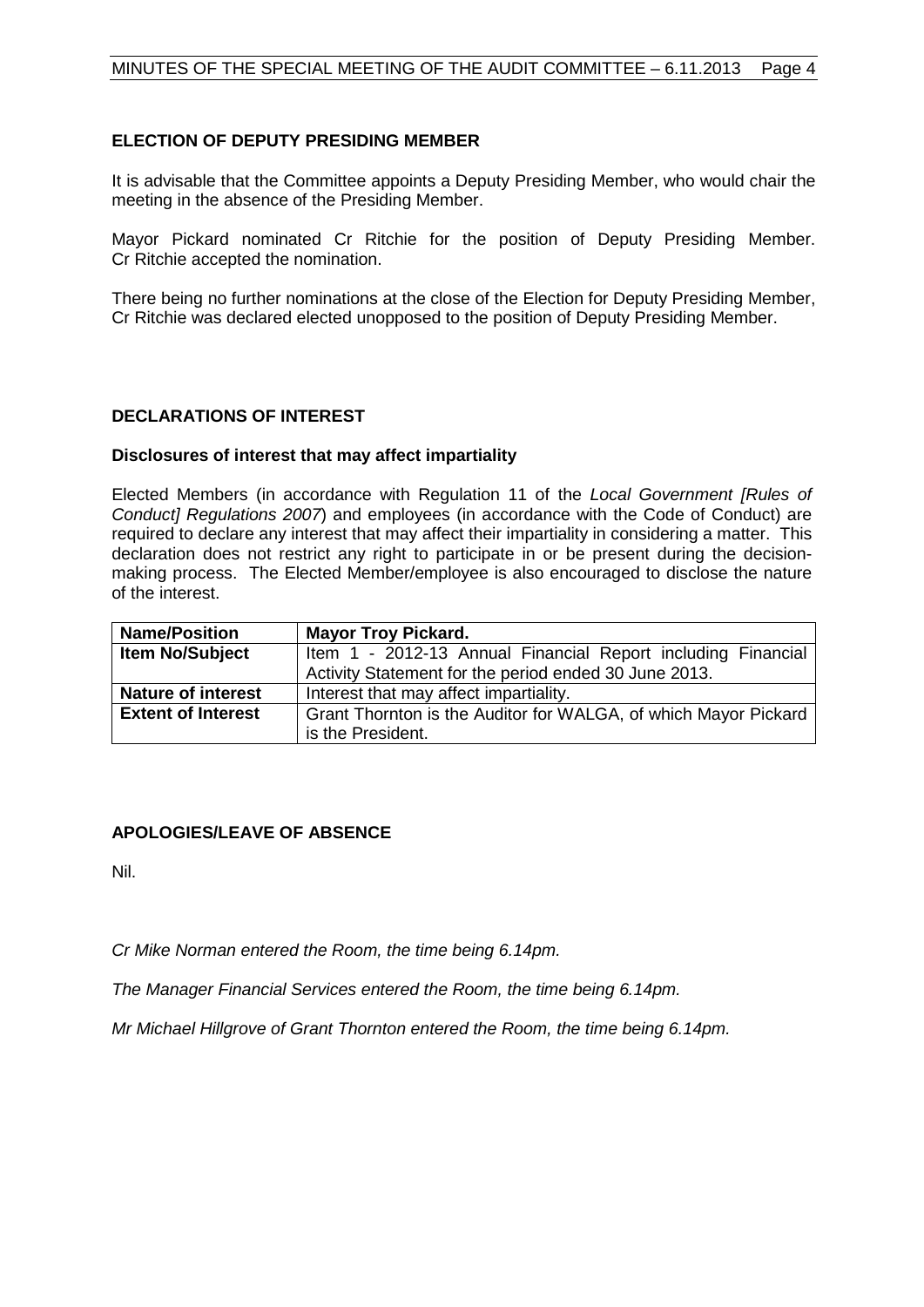# <span id="page-4-0"></span>**REPORTS**

# <span id="page-4-1"></span>**ITEM 1 2012-13 ANNUAL FINANCIAL REPORT INCLUDING FINANCIAL ACTIVITY STATEMENT FOR THE PERIOD ENDED 30 JUNE 2013**

| <b>WARD</b>                                  | All                                                                                                                                                                                              |                                            |
|----------------------------------------------|--------------------------------------------------------------------------------------------------------------------------------------------------------------------------------------------------|--------------------------------------------|
| <b>RESPONSIBLE</b><br><b>ACTING DIRECTOR</b> | Mr Mike Smith<br><b>Corporate Services</b>                                                                                                                                                       |                                            |
| <b>FILE NUMBER</b>                           | 103279, 101515                                                                                                                                                                                   |                                            |
| <b>ATTACHMENTS:</b>                          | Attachment 1                                                                                                                                                                                     | <b>Annual Financial and Auditor Report</b> |
| <b>AUTHORITY / DISCRETION</b>                | Executive - The substantial direction setting and oversight<br>role of Council, such as adopting plans and reports,<br>accepting tenders, directing operations, setting and<br>amending budgets. |                                            |

# **PURPOSE**

For Council to consider the Annual Financial Report, Auditor's Report and Activity Statements for the year ended 30 June 2013.

#### **EXECUTIVE SUMMARY**

In accordance with Section 6.4 of the *Local Government Act 1995*, the 2012-13 Annual Financial Report has been prepared and, together with the City's accounts, has been submitted to the City's auditors to conduct their annual audit.

The City's auditors have completed their audit, in accordance with the terms of their engagement and the requirements of Part 7 Division 3 of the *Local Government Act 1995*, and have submitted their audit report. A Concise Financial Report (Financial Statements without supporting notes) will form part of the 2012-13 Annual Report.

The auditors' report and the Annual Financial Report for the 2012-13 financial year are presented to the Committee for its consideration.

*It is therefore recommended that Council, BY AN ABSOLUTE MAJORITY, ACCEPTS the Annual Financial Report of the City of Joondalup and the accompanying audit report for the financial year 2012-13, forming Attachment 1 to this Report.*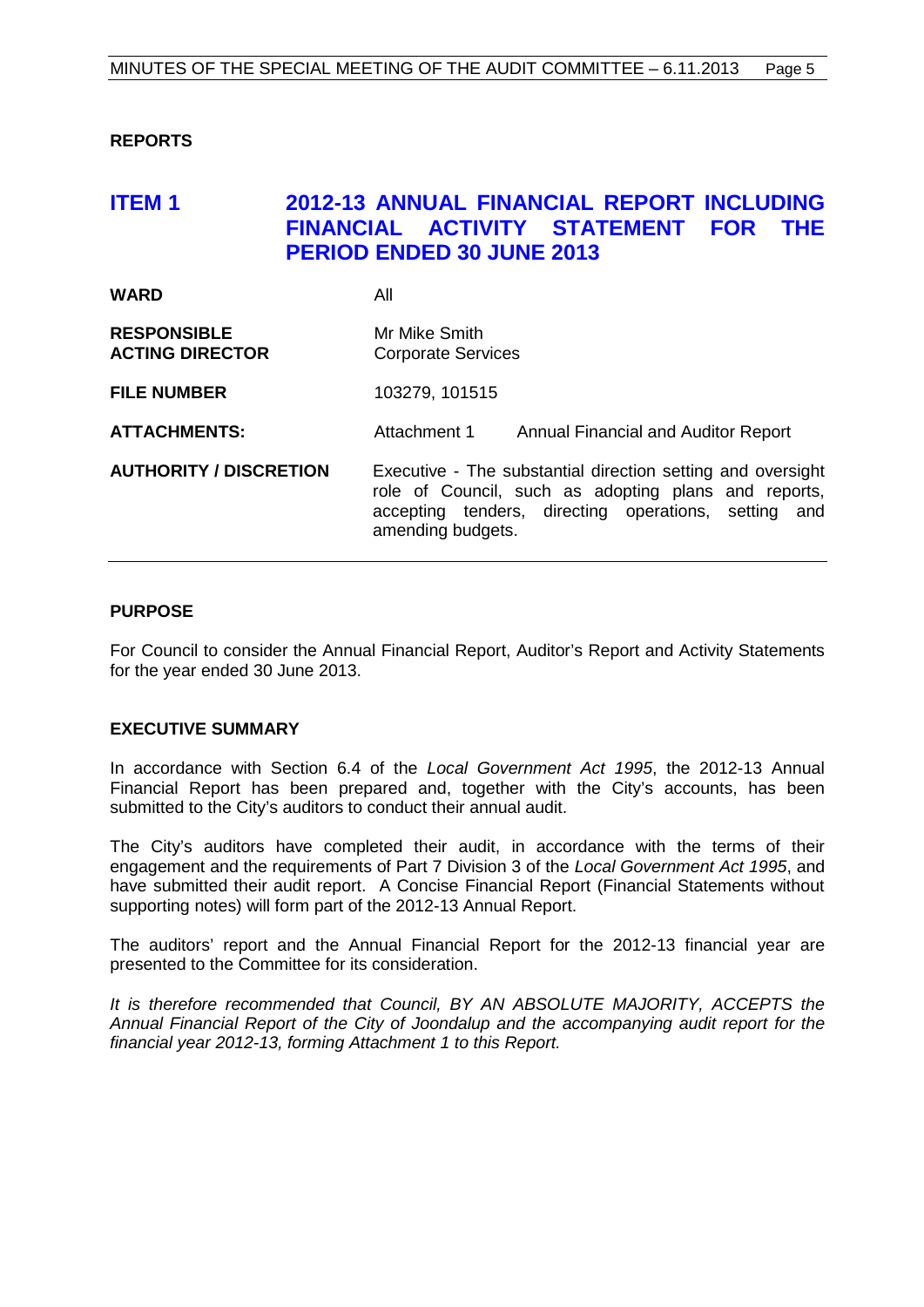# **BACKGROUND**

Section 6.4 of the *Local Government Act 1995* requires local governments to prepare an annual financial report and to submit both the report and its accounts to its auditor by 30 September each year. The City of Joondalup has met those requirements and the City's auditors have completed their audit of the accounts and the Annual Financial Report for the financial year 2012-13.

As has been past practice, a Concise Financial Report has also been prepared for inclusion in the City's Annual Report. The Annual Financial Report for the financial year 2012-13 is included as Attachment 1 to this Report.

# **DETAILS**

#### **Issues and options considered**

The preparation of an Annual Financial Report and the submission of the report and the City's accounts to the auditors for audit are statutory requirements of the *Local Government Act 1995*.

The Annual Financial Report needs to be accepted by Council in order to enable the holding of the Annual General Meeting of Electors, at which the City's Annual Report containing the Concise Financial Report will be considered. The Annual Financial Report is also required to be submitted to the Chief Executive Officer of the Department of Local Government and **Communities.** 

#### Outcome of the Audit

The audit has been completed with no issues of significance raised and the audit report is unqualified (Attachment 1 refers). The auditor will provide a Management Letter in regards to other matters that the Auditor wishes to bring to the attention of the Audit Committee but at the time of the preparation of this report it had not been received.

In terms of form and presentation, there are no significant changes to the Annual Financial Report from the previous year. The only notable change to the requirements under the Accounting Standards in terms of disclosure is the application of the Fair Value concept adopted during the financial year for land, buildings, plants and equipment.

#### End of Financial Year Position

The City has finished the financial year with a Rate Setting Statement surplus less than estimated. An estimated 30 June 2013 end of year surplus of \$1,735,646 was used as the opening balance in the 2013-14 Budget. The final end of year Rate Setting Statement surplus for 2012-13 is \$986,719, being \$748,927 less than estimated.

| <b>Description</b>                      | <b>Sub Total</b> | Total            |
|-----------------------------------------|------------------|------------------|
| <b>Increased Cash Operating Surplus</b> | \$1,072,445      |                  |
| <b>Increased Capital Revenue</b>        | \$1,717,314      |                  |
| <b>Reduced Capital Expenditure</b>      | \$6,033,688      | \$8,823,447      |
| Less Reduced Net Funding Requirements   |                  | $($ \$9,572,374) |
| <b>Net Variance</b>                     |                  | 748,927)         |

In summary the \$748,927 shortfall is made up of: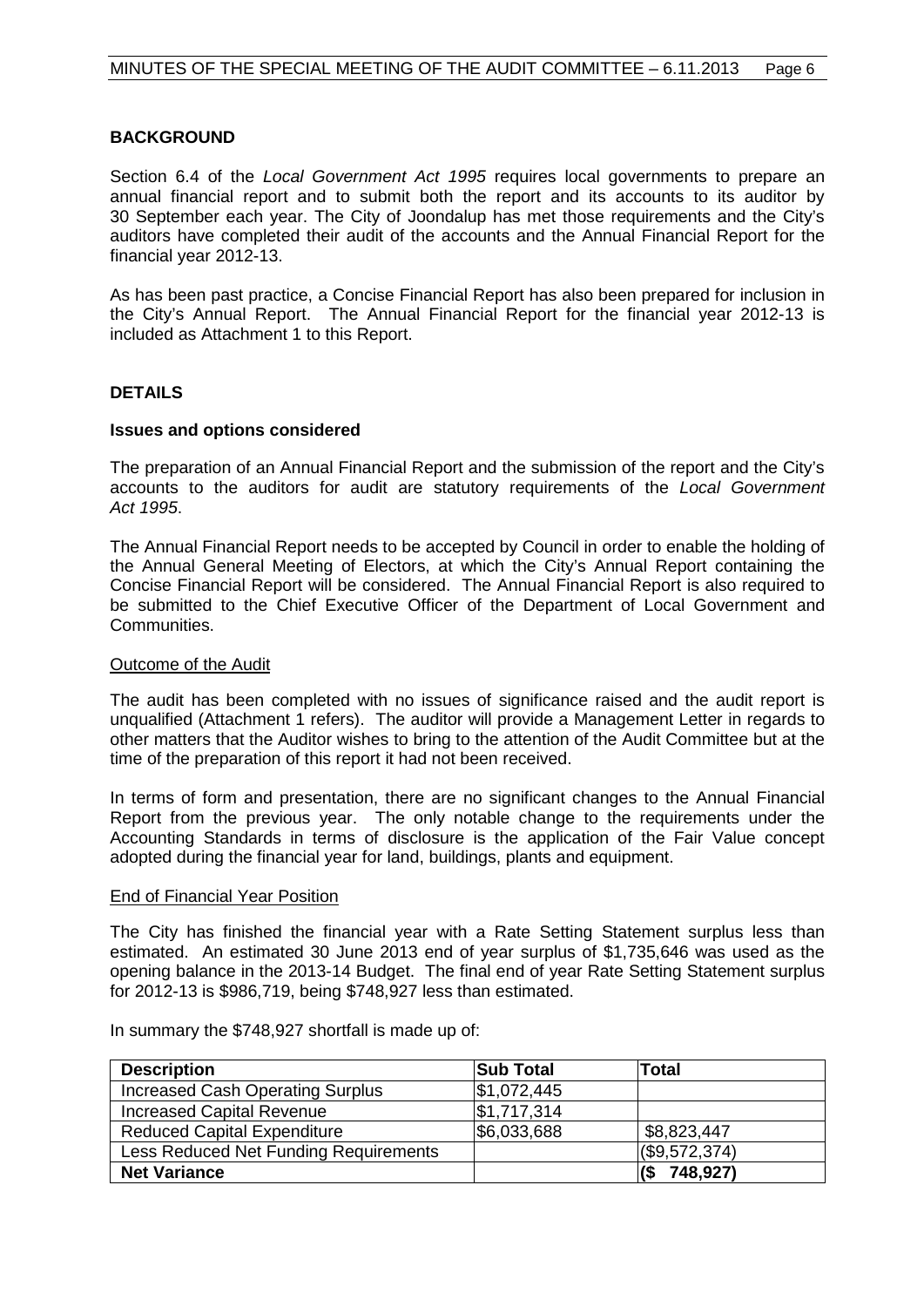There are a number of offsets between revenue, expenditure and funding requirements the major ones being:

- The City received \$1,819,230 of the 2013-14 Financial Assistance Grant and \$1,146,862 of 2013-14 Road Grants in advance in 2012-13 and these were offset by transfers to the Capital Works Carried Forward Reserve.
- Decreased capital expenditure for works and plant the bulk of which represents carry forwards including a minor amount of operating carried forward totalling \$7,706,325 is offset by a transfer to the Capital Works Carried Forward Reserve.
- Profit and loss on asset sales have been significantly impacted by property disposal transactions of both the City's own land and Tamala Park land sales. These are offset by transfers to reserve of \$5,181,496 as well as an equity transaction of \$2,284,315 in regard to Tamala Park land sales.

After allowing for these and other minor offsets the adjusted variance in surplus is made up of:

| <b>Description</b>                       | <b>Sub Total</b> | Total           |
|------------------------------------------|------------------|-----------------|
| <b>Reduced Operating Cash Surplus</b>    | (\$842,498)      |                 |
| <b>Reduced Capital Revenue</b>           | (\$1,266,885)    |                 |
| <b>Reduced Capital Expenditure</b>       | \$707,391        | (\$1,401,992)   |
| <b>Plus Reduced Funding Requirements</b> |                  | 653,065<br>\$   |
| <b>Net Variance</b>                      |                  | 748,927)<br>(\$ |

The reduced Capital Revenue, Capital Expenditure and Funding Requirements are generally related and offset each other in total. The main underlying reason for the net reduced surplus of (\$748,927) is largely operating revenue and expenditure. The principal net contributor to the reduced operating cash surplus of (\$842,498) is increased Materials and Contracts expenditure of (\$969,692). Other operating variations are made up of additional revenues from Fees and Charges, Investment Earnings and Other Revenue offset by increases in Utilities.

#### **Legislation / Strategic Community Plan / policy implications**

**Legislation** Regulation 51(2) of the *Local Government (Financial Management) Regulations 1996* states*:*

> *"A copy of the annual financial report of a local government is to be submitted to the Departmental CEO within 30 days of the receipt by the local government's CEO of the auditor's report on that financial report."*

Section 5.53 of the *Local Government Act 1995* states:

#### *Annual Reports*

*The local government is to prepare an annual report for each financial year.*

*The annual report is to contain:*

*the financial report for the financial year;*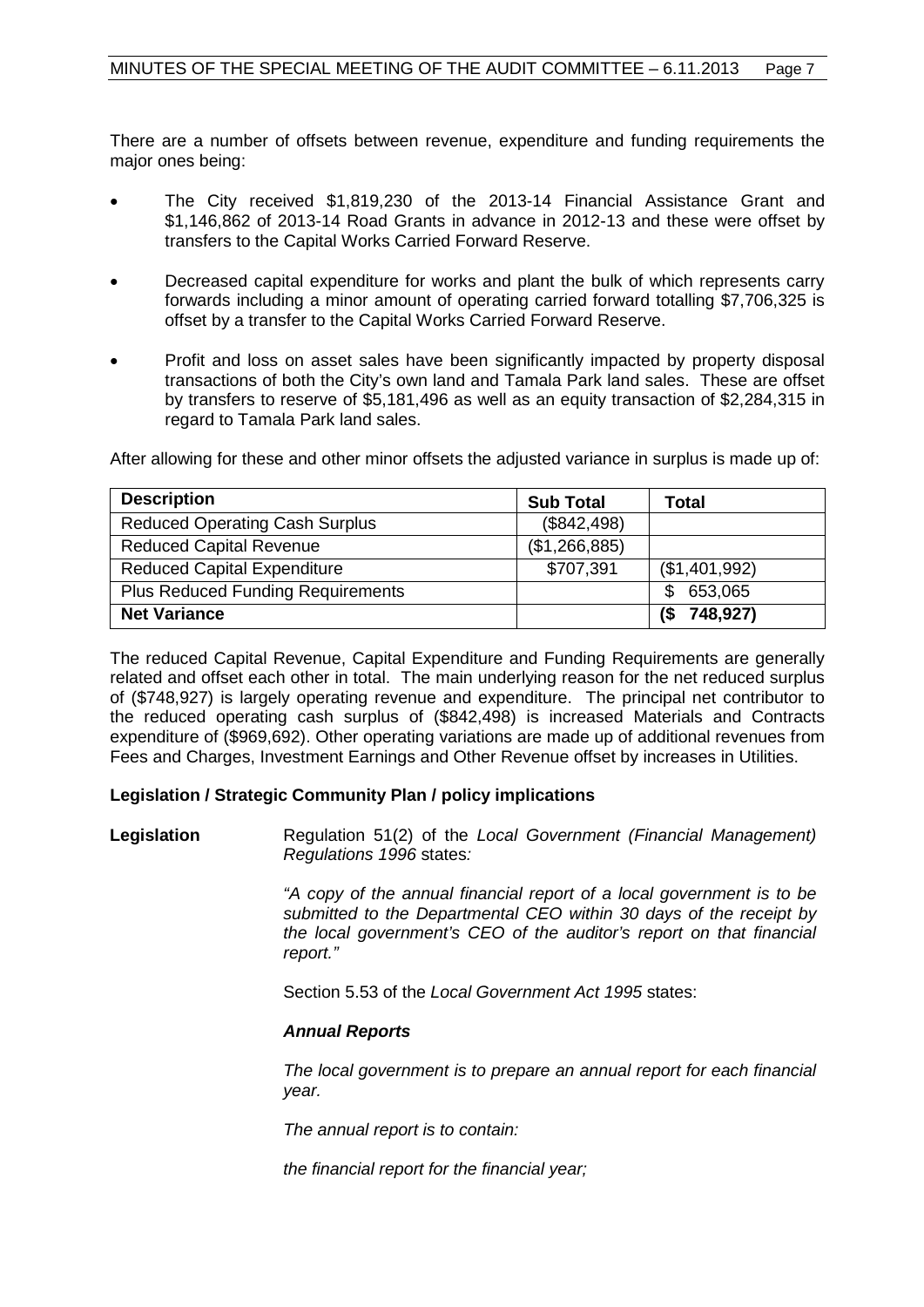Section 5.54 of the *Local Government Act 1995* states:

#### *. Acceptance of annual reports*

*Subject to subsection (2), the annual report for a financial year is to be accepted\* by the local government no later than 31 December after that financial year.*

*\* Absolute majority required.*

*If the auditor's report is not available in time for the annual report for a financial year to be accepted by 31 December after that financial year, the annual report is to be accepted by the local government no later than 2 months after the auditor's report becomes available.*

Section 6.4 of the *Local Government Act 1995* states:

# *Financial report*

*A local government is to prepare an annual financial report for the preceding financial year and such other financial reports as are prescribed.*

*The financial report is to —*

*be prepared and presented in the manner and form prescribed; and*

*contain the prescribed information.*

*By 30 September following each financial year or such extended time as the Minister allows, a local government is to submit to its auditor —*

*the accounts of the local government, balanced up to the last day of the preceding financial year; and*

*the annual financial report of the local government for the preceding financial year.*

# **Strategic Community Plan**

- **Key theme Financial Sustainability.**
- **Objective** Effective management.
- **Strategic initiative** Not applicable.
- **Policy** Not applicable.

#### **Risk management considerations**

Not applicable.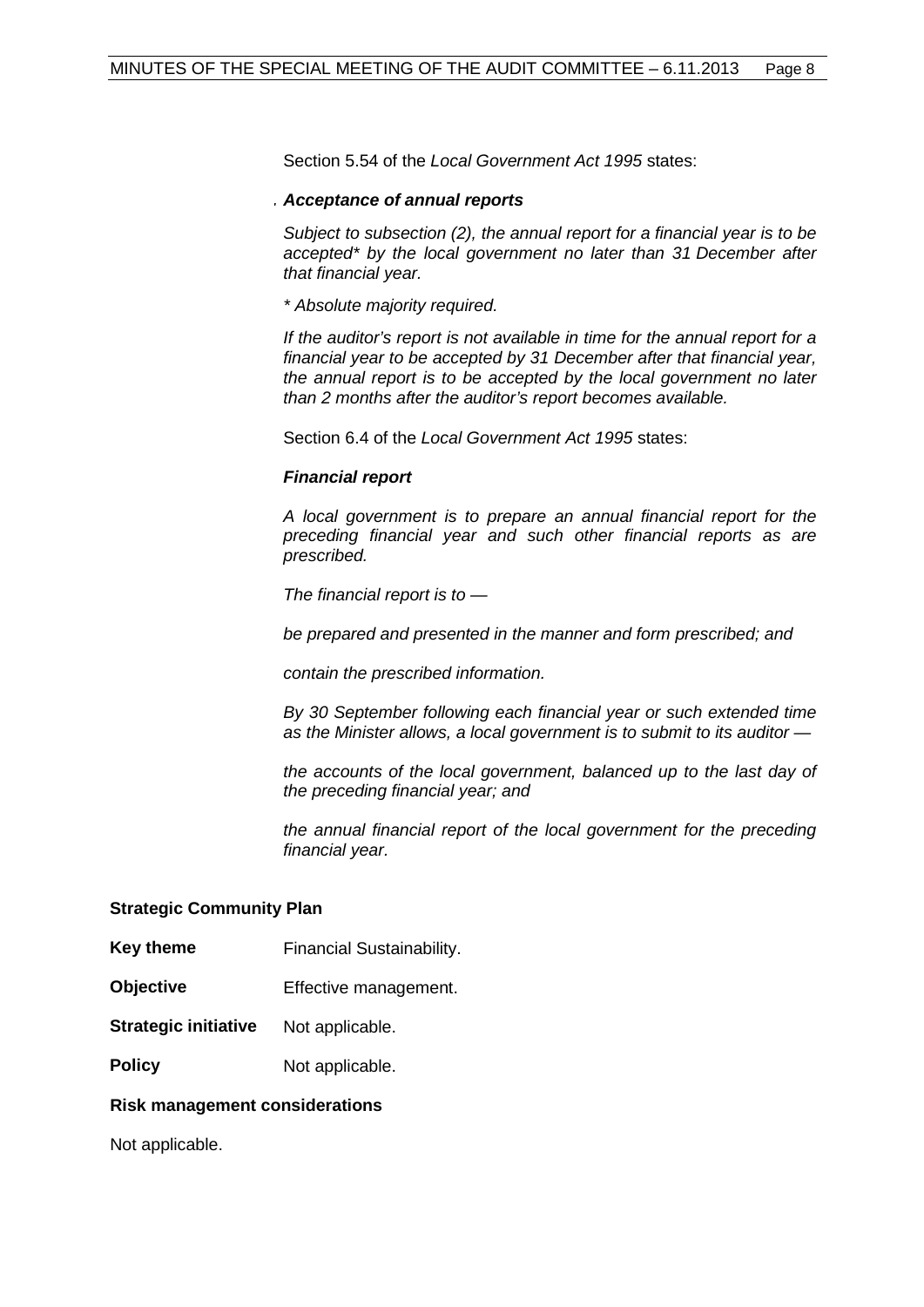#### **Financial/budget implications**

| <b>Budget item</b>     | <b>Closing Surplus</b> |
|------------------------|------------------------|
| <b>Budget estimate</b> | \$1,735,647            |
| <b>Actual amount</b>   | \$986,719              |
| <b>Shortage</b>        | \$748,927              |

#### **Regional significance**

Not applicable.

#### **Sustainability implications**

Not applicable.

#### **Consultation**

There is no legislative requirement to consult on the preparation of the Annual Financial Report, but the *Local Government Act 1995* requires an Annual General Meeting of Electors to be held and the City's Annual Report, incorporating the Concise Financial Report, to be made available publicly. The full Annual Financial Report will also be publicly available.

#### **COMMENT**

The Annual Financial Report will be made available on the City's public website. A minimal number of printed, bound colour copies will be available for viewing at Libraries, Leisure Centres and Customer Service Centres.

In order for the City to meet its legislative requirements, it is recommended that the Council accepts the Annual Financial Report for the financial year 2012-13.

#### **VOTING REQUIREMENTS**

Absolute Majority.

**MOVED Mayor Pickard SECONDED Cr Amphlett that Council, BY AN ABSOLUTE MAJORITY, ACCEPTS the Annual Financial Report of the City of Joondalup and the accompanying audit report for the financial year 2012-13, forming Attachment 1 to this Report.**

#### **The Motion was Put and CARRIED (7/0)**

**In favour of the Motion:** Cr McLean, Mayor Pickard, Crs Amphlett, Corr, Norman, Ritchie and Taylor.

*Appendix 1 refers*

*To access this attachment on electronic document, click here: [Attach1agnAudit051113.pdf](http://www.joondalup.wa.gov.au/files/committees/AUDT/2013/Attach1agnAudit051113.pdf)*